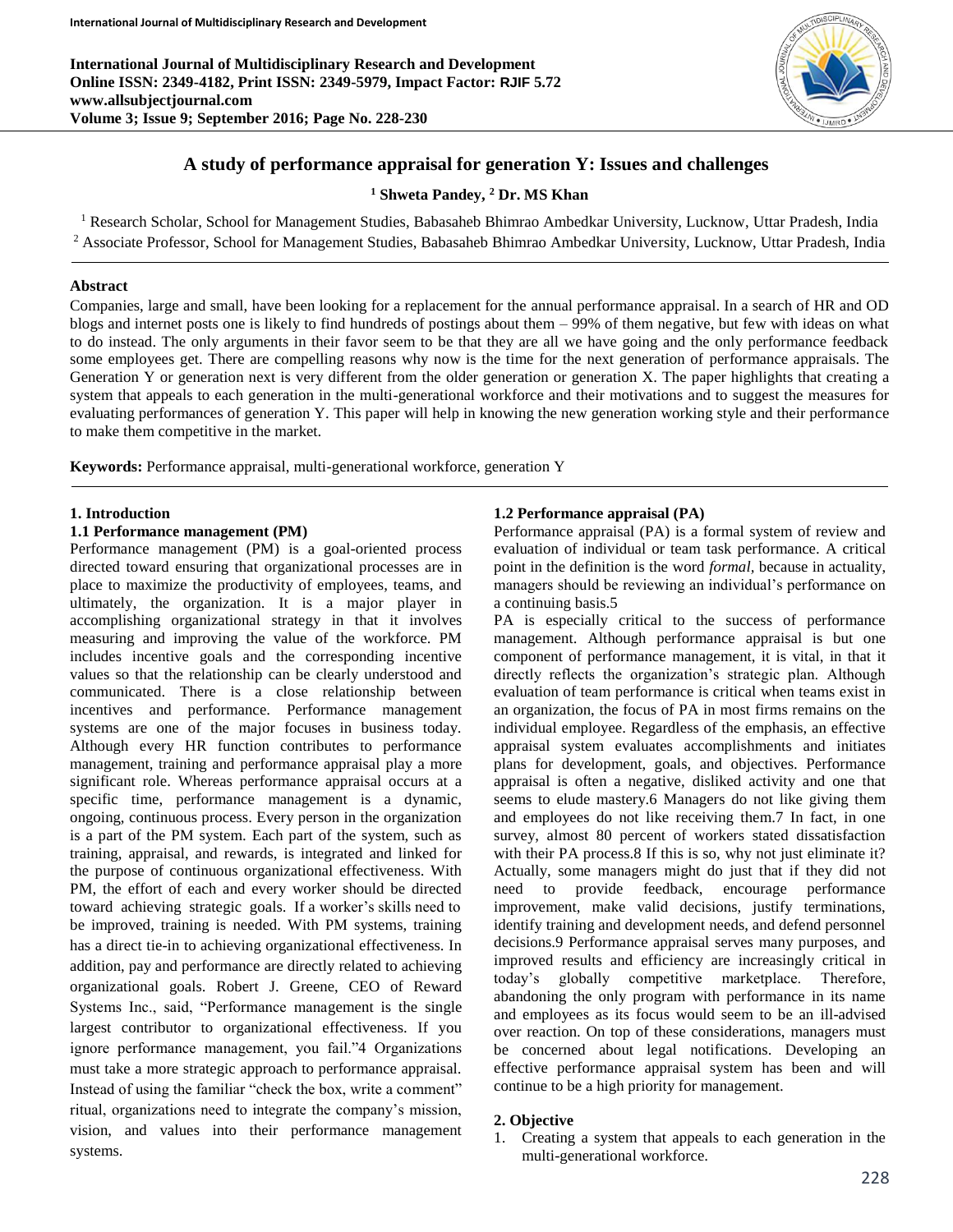- 2. To suggest the measures for evaluating performances of generation Y
- 3. The new generation working style and their performance to make them competitive in the market.

## **3. Literature review**

Amy Glass analyzed the specific challenges, and also opportunities, inherent in managing and working with a multigenerational workforce. Three primary generations exist in the business world: baby boomers, generation X, and generation Y (known as millennial). Each possesses unique characteristics that affect work ethic and relationships, how change is managed, and perception of organizational hierarchy: defining events in each generation's life all occurred between the ages of 5 to 18, the developmental years. The different backgrounds and life experiences result in five areas of potential workplace strife surrounding their differing expectations, distinct work ethics, deep-seated attitudes, opposing perspectives and diverse motivators. Anita Weyland studied to understand that Generation Y have specific traits, needs and expectations and that it is vital that organizations understand these when looking to engage and support them and support in their development. The paper explained how understanding what motivates Generation Y and accommodating this does not require huge amounts of extra effort, just a different way of thinking and will increase their performance within companies and ultimately corporate success. David McGuire *et al.* investigated intergenerational interaction and conflict in the workplace populated by three generations – Baby Boomers, Generation X-ers and Generation-Y. This paper also presented a model and proposes HR solutions towards achieving co-operative generational interaction. The Research has shown how HR solutions can respond to the needs of different generations. James W. Westerman and Jeanne H. Yamamura examined generational differences in the organizations. This research proposed that Firms must recognize the influence of the values and work preferences of the next generation on organizational outcomes in order both to retain staff and to groom future leaders. It is also proposed to examine the theory that firms' lack of success in employee retention may be impacted by the extent to which they understand and address generational differences in values, goals, and preferences. This study used survey methodology to examine generational and gender differences amongst the work environment preferences of 234 accountants in accounting firms. The results showed the importance of goal orientation and system work environment fit for younger generation workers on satisfaction and intention to remain; and relationship fit on the satisfaction of Baby Boomers. Baby Boomers also experienced higher levels of overall satisfaction than younger generation employees. Nicholas J. Beutell, and Ursula Wittig-Berman investigated generational effects on work-family conflict and synergy. Result showed that Generational differences in work-family conflict and synergy were found. Mental health and job pressure were the strongest predictors of work-family conflict for each group. Matures were significantly more satisfied than baby boomers and generation Xers. Paul M. Arsenault studied the generational differences. Results showed that generations create their own traditions and culture by a shared collective field of emotions, attitudes, preferences, and dispositions. In addition, the paper discussed significant differences in how these generations rank

admired leadership characteristics, which correlates to their preferred leadership style and favorite leaders. The paper concluded that generational differences are a legitimate diversity issue that organizations need to recognize and understand and an issue that needs to be addressed in developing current and future leaders. Richard Sayers surveyed across Australia, New Zealand and Asia and to assess their implications for academic libraries in the context of generational change. The result showed that Generation X and Y learning styles are typically motivated by a desire to enhance professional skills and thus marketability to future employers. For many Generation X and Y staff working across a range of professions, access to professional development has become an important component of their overall remuneration package. It also figures highly in any decision to join or remain with an organization. This paper concludes that a better understanding of generational change and commitment to professional development are critical to the recruitment and retention efforts of future academic libraries. Win Shih and Martha Allen discussed the expectations and needs of Generation Y students for higher education specifically targeting issues relating to libraries and library management. The paper has provided a brief overview of Generation Y personality traits and characteristics. This is followed by a discussion of organizational culture, explaining how to effectively adapt to meet the expectations of the Generation Y students. The paper recognized the need to address the challenges of the new learners from all levels of library management and provides strategies and programs to enable positive change within the library culture.

## **4. Research Methodology**

The present paper is the outcome of the research based on secondary sources. For collecting information a number of books, magazines, journals and internet sites are used. The study is purely descriptive in nature and qualitative in character. The method use for carrying out this research is deductively in nature.

### **5. Result and discussions**

- Generation Y are complex people with many inconsistencies. They are technologically savvy but highly creative. They are environmentally conscious yet highly mobile.
- They expect instant rewards but also demand development for the long term.
- This generation takes more challenges and meaningful assignments that are important for their self-development than lifetime employment. Subsequently, Millennial's always look for opportunities to learn and nurture themselves professionally and get on fast track leadership programs.
- They are described to have a portable career, professional satisfaction, better degrees of personal flexibility, and always want to learn and looking for continuous learning, like change, as a way of life.
- Such characteristics strengthen the perception that this generation is high maintenance and needy and they have knowledge, skills which help them in professional life
- The Generation next wants a development experience, they want to feel secure, and therefore the company should harness the training and development as a retention tool.